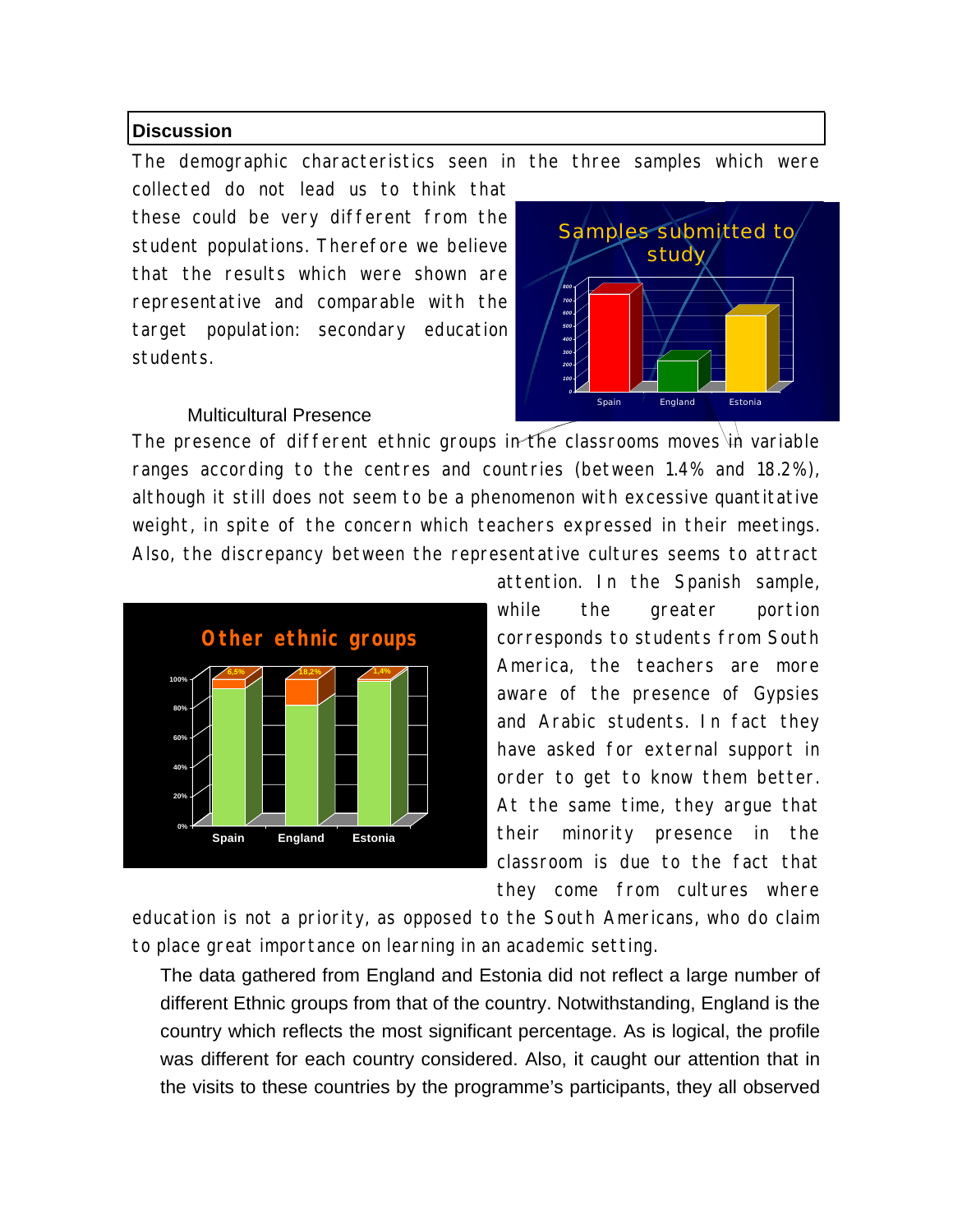a large number of immigrants, which was different from what was observed in Spain. Perhaps this could be due to the fact that many of the questionnaires were passed out in schools located in areas with a homogeneous population.

# Sexual Roles

The clearest tendencies detected with respect to sexual roles and which were similar in the three countries studied, focused on the early adoption of the



feminine role for girls and an ambivalence which is more and more common ("slight androgyny") among the boys.

In general there was a higher respect by both sexes for the characteristics which the test marked as "feminine." In order to explain this tendency, several considerations are necessary:

a) The faster biological and social maturation of girls, especially in the interval of ages studied, justifies the rapid acquisition of these roles. b) Social changes, which have happened since the publication of the questionnaire which was used, 1982<sup>1</sup>, lead us to believe that the features which define masculinity and femininity have perhaps become obsolete. The type of

clothing, the distribution of domestic tasks and the expression of emotions can be small examples of roles attributed to women 20 years ago which are now valued and praised in the media as recommended attributes and desirable for men.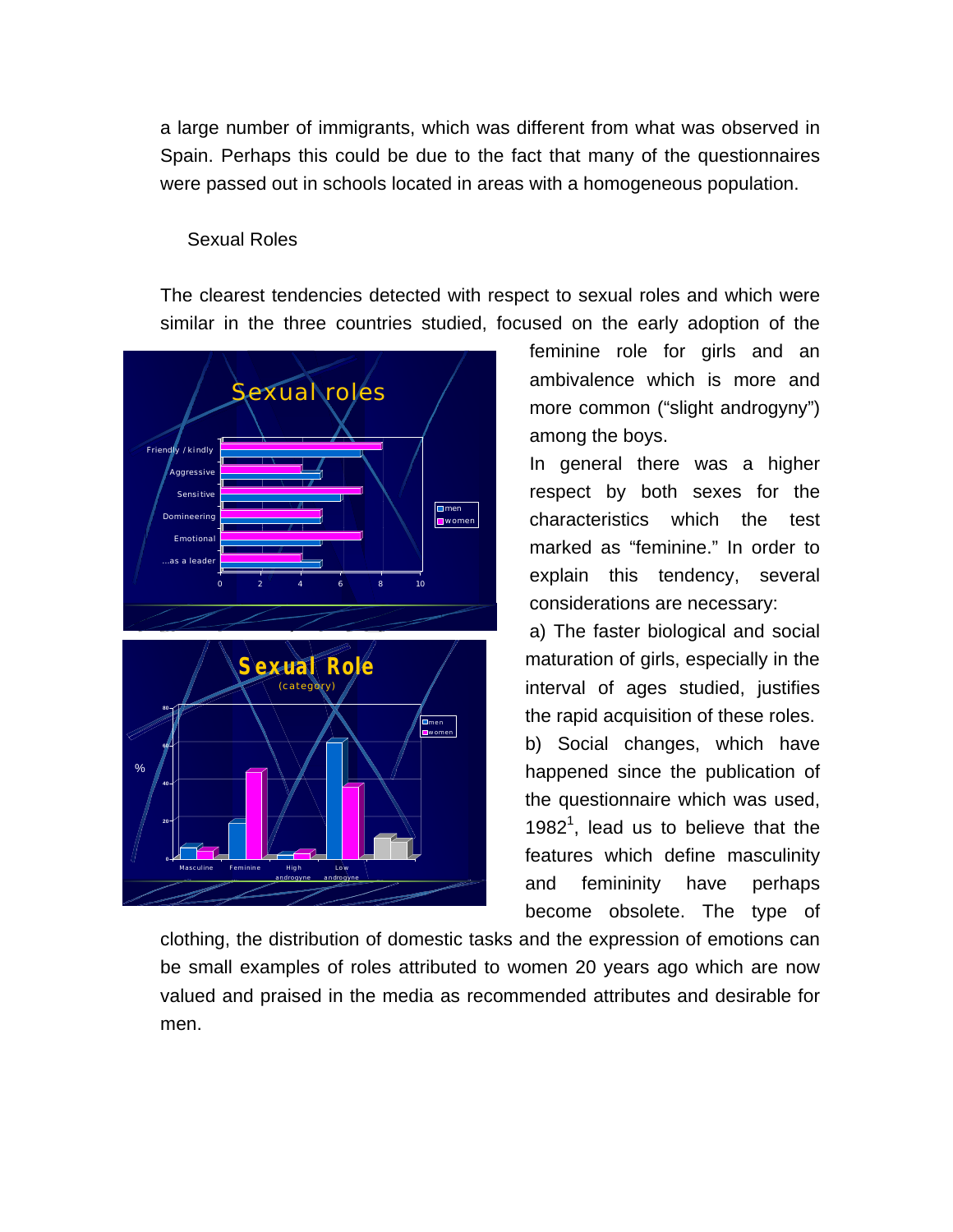c) Because of the vital cycle which is being studied, adolescence, it is also possible that the subjects are not yet adults and, therefore, may feel ambivalence towards the adoption of roles.

# Family Typology

The data concerning family typology confirm the fact that we are dealing with a diversity of family models that are in flux towards "new forms of families." The appearance of different family options signals this fact and has caused some to speak of a structural change in the model of the nuclear family. Salustiano del Campo defined the traditional family as the patriarchal family from pre-industrial Europe. The nuclear family was the counterpoint to the traditional family. Now the nuclear family has become the traditional structure and all deviations are evaluated with regards to the nuclear family, but new postnuclear family forms are being outlined<sup>2</sup>.

Terms such as *step family* –joining the remains of the family in order to form a new one— (Popenoe, D.), *recomposed family* or *monoparental family*, are in the present "social market," in an attempt to give a name to meaningful contents for human relationships $^{2,3}$ .

## **Health**

It is surprising that in a basically healthy group without any apparent worries concerning this subject, there is no small percentage of people who perceive



difficulties concerning their physical health (between 12% and 28%) and their mental health (between 9% and 12%), in the samples studied. Surprisingly enough in the English sample, the values are doubled. We do not know if these data show some bias in the procurement of the sample or if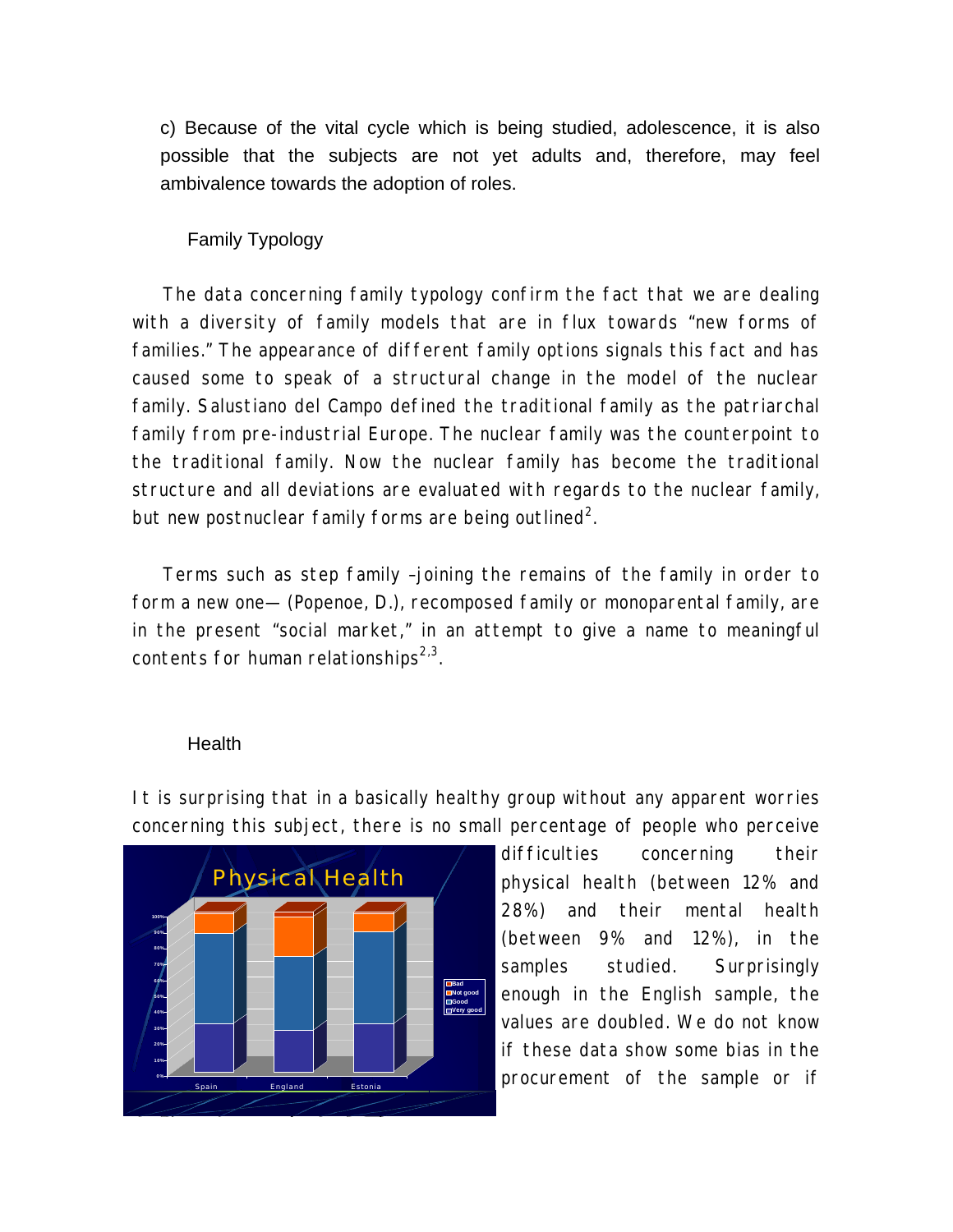they can be extrapolated to the English youth population.



The correlation between both samples was significant (p <0,0001) to the point that more than a third of the group perceived difficulties not only for their physical but also for their mental health.

There was no correlation found with age–perhaps because of the small range–but there was a correlation with

sex. There were significantly more girls in the group which perceived their physical or psychic health as regular or poor (p<0,001).

### Apgar / Family Dysfunction

The percentages of dysfunction which the Apgar test detected with a score corresponding to a slight or severe family dysfunction, in spite of the fact that we normally consider these cases serious – between 17% and 28%; 20.6 in the complete sample–, are not very different from those found in other studies $4,5,6$ .



In this case, it was the Spanish sample which showed the greatest imbalance and with noticeably lower scores. Perhaps there is a relationship with the fact that in this group, as has been commented above, the family occupies a more important place among the values of the study.

There was no correlation found with family dysfunction, age, or sex in the two surveys. However, there was a correlation, and a significant one (p<0,001) with the perception of problems with physical and psychic health.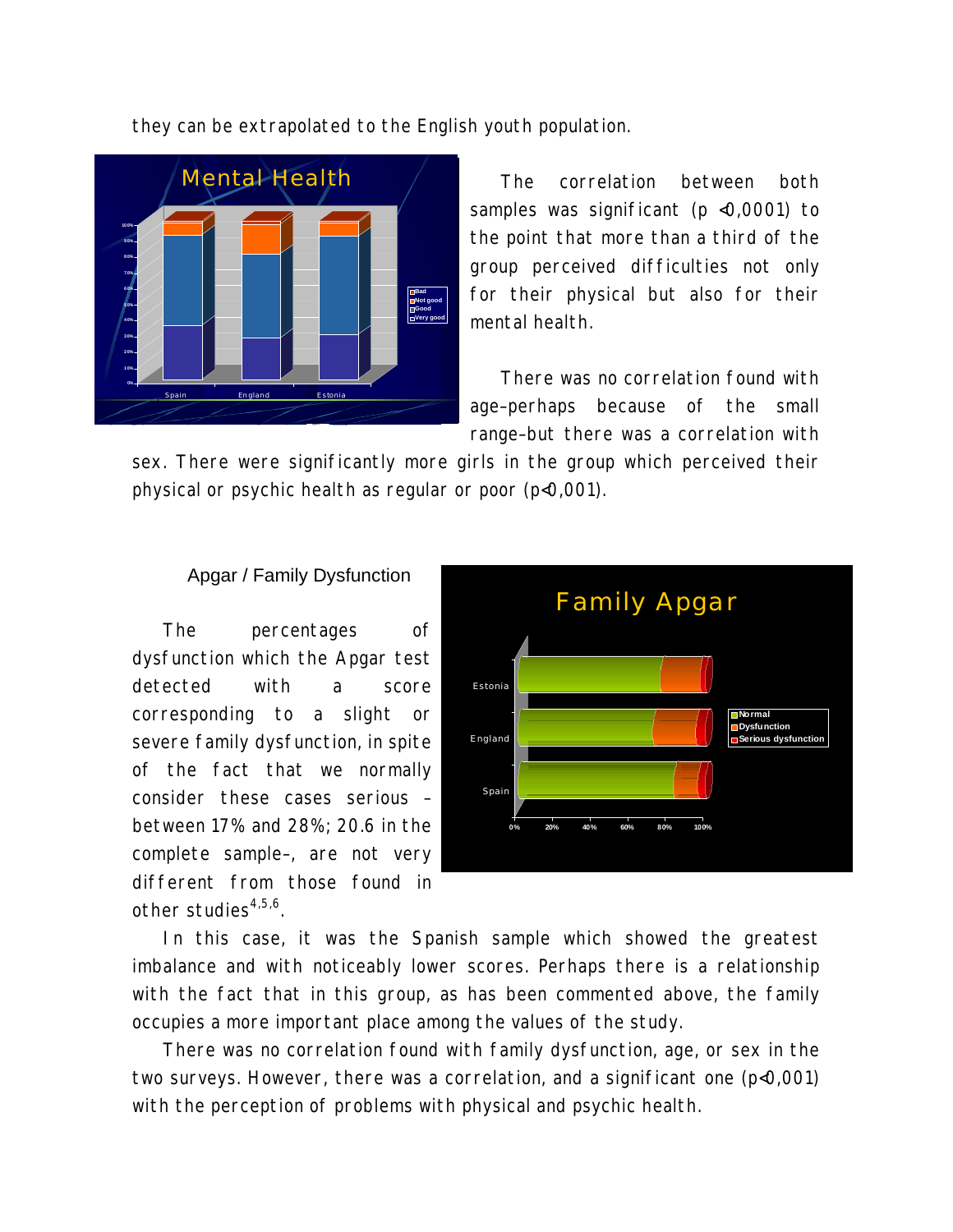The expression of family dysfunction by means of the symptoms of one of its members, is a common reality. The frequent perception of dysfunction in the family on the part of our adolescents, (one in every five) could be associated with the presence of symptoms (perception of poor health). This agrees with what was detected in the other studies of young people where there was also a significant correlation with the detection of family dysfunction by the Apgar test, the perception of deficient mental health and the consultation of specialised services<sup>5</sup>.

There was also a unity among samples: in the countries with a greater awareness of dysfunction, there was a higher perception of health problems.

**Identity** 

The authors group the items in this scale  $(A1Q-111x)^7$  in three dimensions: individual, social and collective.

Of these three stages, the items corresponding to the individual dimension of identity were obviously more highly valued by the young people in the study, which seems well related to their stage of development and individualisation.

However, the social dimension and especially those items linked to the appreciation of their image ("to be popular," "what they think of me," "am I attractive," . . . .) were the ones that received a significantly lower score, as opposed to those which we expected for this age group and also as opposed to what we had been told in the participant observation groups.



At the same time, the teacher group cited the importance that they believe belonging to a group has for their students, based on student conduct in class.

The group dimension also received a low assessment, as well as, among others, the items concerning political and religious commitment which were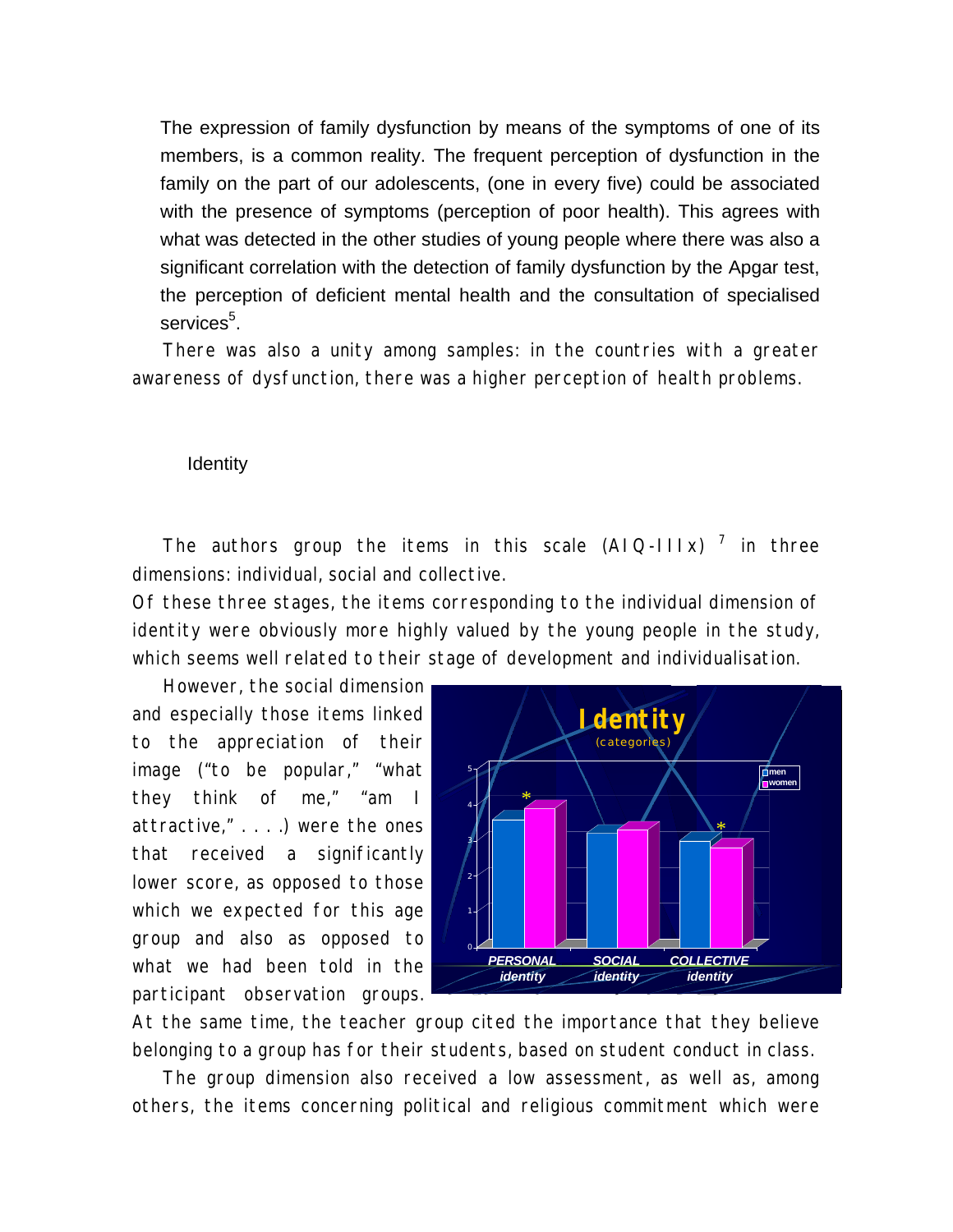shown to be of even less importance. This could be more related to the crisis in the chapter on values and to the absence or distance of possible referents which obviously could not communicate with this age group.

The only important exception in this assessment of identity which has been mentioned, was the fact that only one item at most—"be a member of my family...." belonging to the group dimension—attained the highest possible global evaluation on the test. Besides, this occurred only in the sample of Spanish young people, while in the rest of the countries, it received very low scores as did the rest of the items in this group (GB: 21 of 36, Estonia: 22 of 36).

This seems to indicate that there is a greater family presence in Spain. On the one hand, Spanish, as well as Mediterranean culture, is in agreement with the data. Prestigious anthropologists, such as Lisón Tolosana, with his studies about Spanish Family Typologies<sup>8</sup>, Comas D'Argemir, and his publications about new forms of family $^3$  or John Davis and his studies about Mediterranean culture $^9$ , are indexes for the significance of family in Spanish culture. On the other hand, the history of Spain in the last two thirds of the 20th century has been marked by strong political movements for the protection and exaltation of the family. The fact that Spanish young people perceive an emotional distancing among members of their family, and from these toward themselves, could cause them greater concern, and therefore raise the level of desire to belong to a family.

This dimension of the family and its importance for the emotional stucturalisation of the young person also appeared very frequently in the Spanish participant observation groups.

But, if we take into account the English and Estonian young people's perception of family dysfunction, it is even greater than that which the Spanish signalled. It is also possible that in all these cases, the feeling of belonging to a group and the sensation of feeling loved by their families is important.

A longitudinal study done in England by Khu and his colleagues<sup>10</sup> proved a correlation between the chain of personal failures from infancy until adolescence, and the scarcity of contact with family among the subjects studied.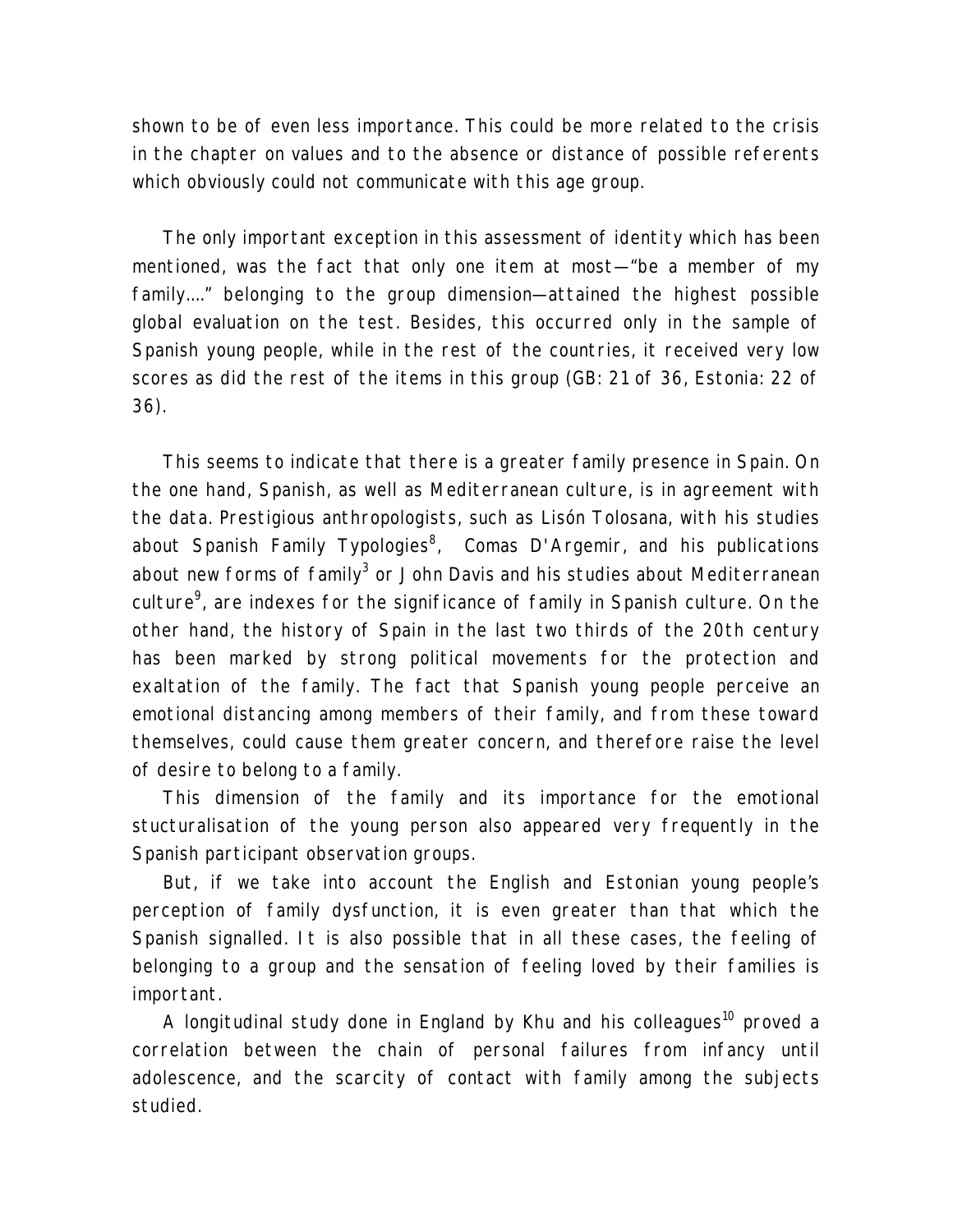### Preferences

As can be seen in the results of the chapter on preferences, the items that deal with close relationships were once again the most important (closeness/influence = identity/belonging) being among the most highly valued, as well as the group with the most points among the young people's preferences. Once again, this caused us to think about the desire shown by



adolescents to have close, stable emotional support. This fact is in contrast to the profile which certain scientists offer for the description of the vital cycle of children in the 21st century: "[...] *the children who are being born now will probably live several years with their parents, or only with their mother, or with*

*their mother and stepfather; they will get together with someone without getting married, marry this person or another latter on and will then divorce. They will live on their own again and then get married a second time, only to live alone once again when they are widowed, when they separate for the last time or are at the point of entering an old folk's home".*<sup>11</sup>

The second most preferred component refers to group leisure, those elements which tend to set young people apart from the group and help them distinguish/differentiate themselves from everyone else (adults). What is most surprising about these elements is that –in spite of the fact that group space is as important as it is at this stage of life– they are often consigned in their preferences behind those of affective closeness.

Among the groups which scored lower ratings were the social, political and religious commitments (data which agree with the items corresponding to the section on Identity) and to tobacco/alcohol/drugs. This last group, besides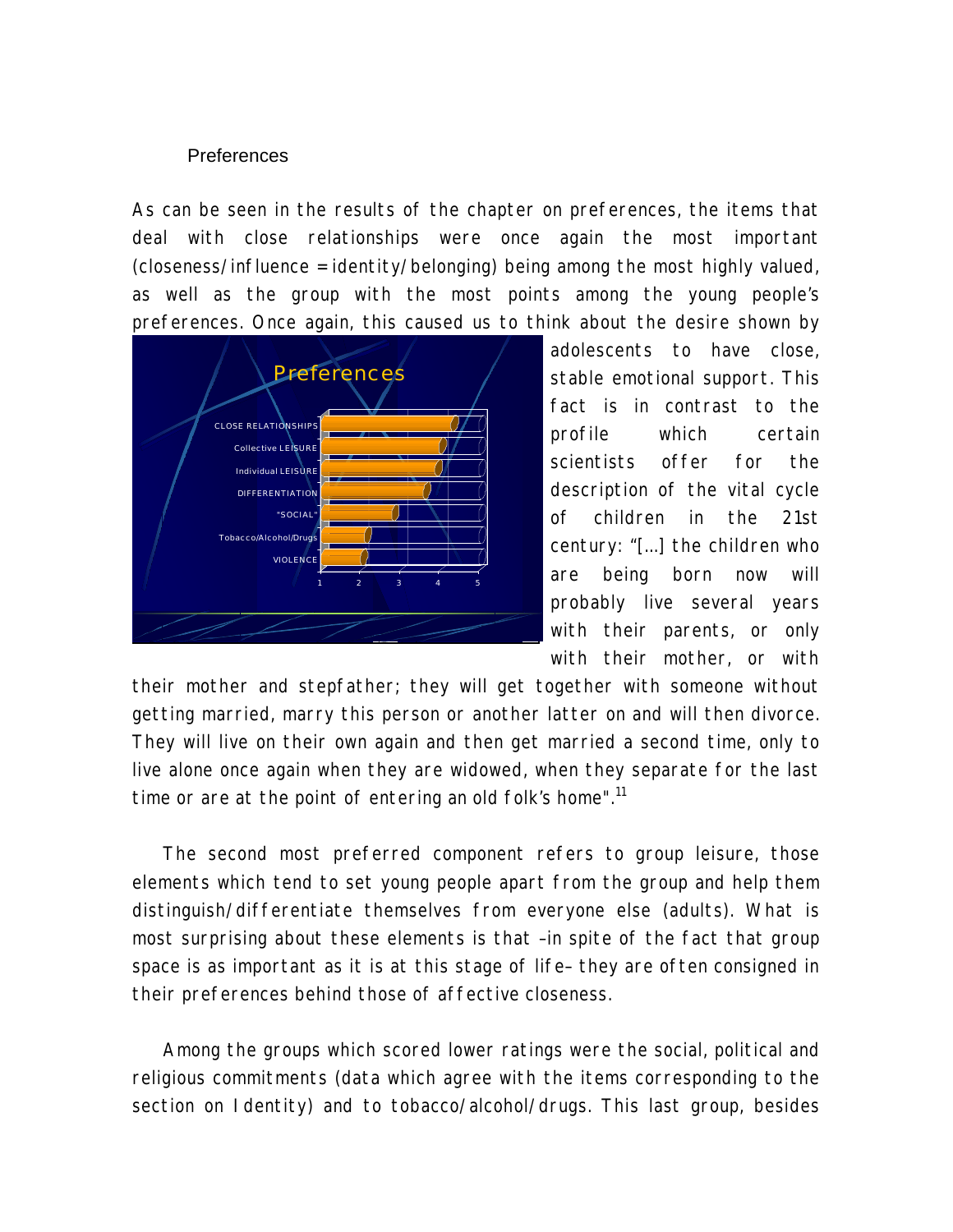reflecting the reception of messages which have been given over so many years, could be a point of differentiation from the previous generation and the preponderant culture, where they are perhaps more normalised.

Finally, all the results related to violence received the lowest ratings: "violence does not exit for them." This fact could be due to the following influences:

- The normalisation of violence starting from its presence, which is so common in cinema, TV, the media,... in such a way that the margin for tolerance is wider than for educators, parents, etc.

- There is less violence and/or we are more sensitive to the violence that exists (the predominate culture is less tolerant)

- We possess more knowledge about violent acts.